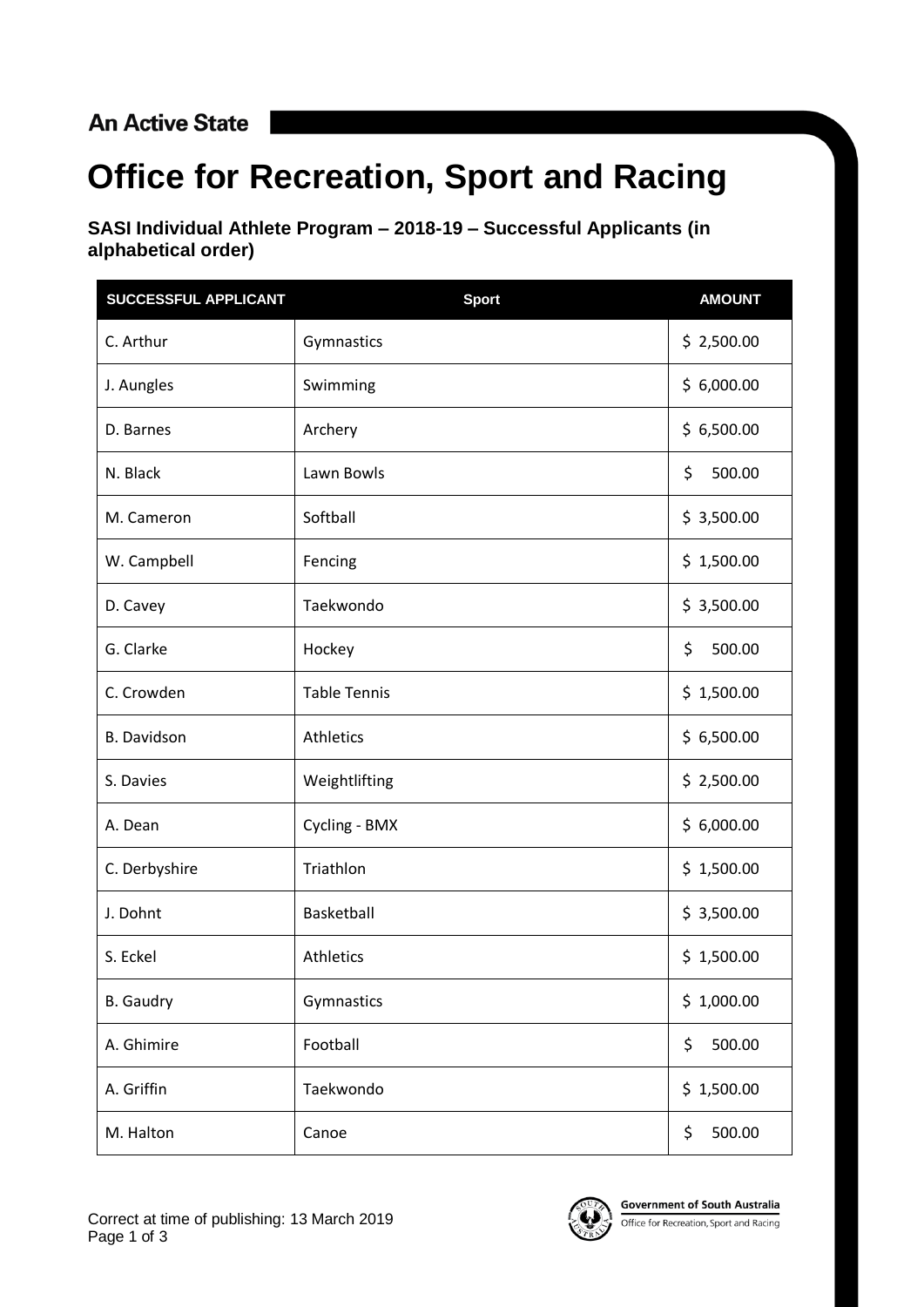## An Active State |

| <b>SUCCESSFUL APPLICANT</b> | <b>Sport</b>          | <b>AMOUNT</b> |
|-----------------------------|-----------------------|---------------|
| A. Haydon                   | Squash                | \$3,500.00    |
| A. Heinrich                 | Shooting              | \$1,500.00    |
| A. Higgins                  | Sailing               | \$1,500.00    |
| A. Higgins                  | Sailing               | \$1,500.00    |
| C. Hoare                    | Gymnastics            | \$2,500.00    |
| R. Hock                     | Taekwondo             | \$2,500.00    |
| C. Holdback                 | <b>Table Tennis</b>   | \$1,500.00    |
| Y. Hussaini                 | <b>Table Tennis</b>   | \$1,500.00    |
| M. Jones                    | Equestrian            | \$2,500.00    |
| D. Kirk                     | Athletics             | \$3,500.00    |
| G. Knight                   | Surfing               | \$<br>500.00  |
| J. Lambert                  | Softball              | \$3,500.00    |
| S. Linn                     | Triathlon             | \$1,500.00    |
| J. Mackenzie                | Sailing               | \$1,500.00    |
| S. McKay                    | Football              | \$<br>500.00  |
| M. Meaney                   | Sailing               | \$1,500.00    |
| J. Min                      | <b>Figure Skating</b> | \$1,500.00    |
| G. Moloney                  | Lawn Bowls            | \$<br>500.00  |
| J. Moore                    | Gymnastics            | \$1,500.00    |
| T. Napper                   | Weightlifting         | \$2,500.00    |
| S. Pollifrone               | Athletics             | \$<br>500.00  |
| K. Pressler                 | Swimming              | \$<br>500.00  |